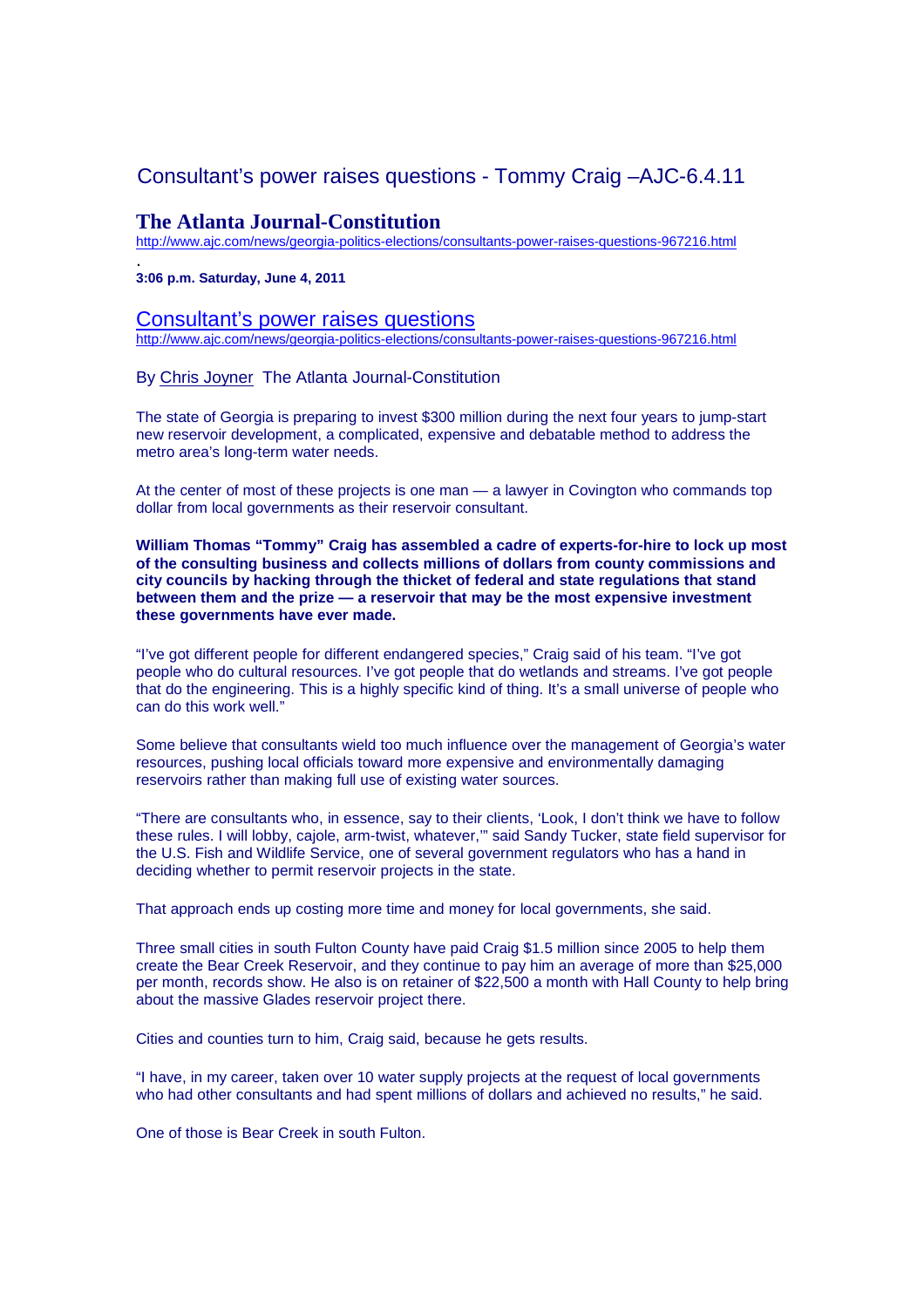Fairburn, Palmetto and Union City combined have about 34,000 people to share the estimated \$100 million cost of the reservoir. To finance Bear Creek, the South Fulton Water and Sewer Authority issued \$42 million in bonds in 2003, and local taxpayers will pay \$2.2 million on the debt this year.

Typical of such projects, the Bear Creek Reservoir is still years away from producing its first drop of water and more debt will be incurred before it is done.

John Miller, mayor of Palmetto and chairman of the South Fulton Water and Sewer Authority, said Craig and his team have been worth the expense.

"Tommy Craig's group, if you are building this type of reservoir, is critical," he said. "This project spun its wheels for a couple of years because [the authority] didn't have the unique expertise to make to happen."

#### **Building a team**

Craig's services often come as part of a package with those of Joe Tanner & Associates, a firm that brings political heft and an insider's knowledge of the regulatory system to projects. Tanner is a former commissioner of the state Department of Natural Resources whose team includes Harold Reheis, former head of the state Environmental Protection Division.

The firm contributed \$350,000 to dozens of political campaigns since 2003, most of them for state and legislative races, according to records reviewed by The Atlanta Journal-Constitution. For example, Tanner's firm contributed \$12,825 to the campaign of Gov. Nathan Deal last year; the governor-elect named Tanner to his transition team.

Tanner said he and his associates mostly contribute their knowledge and expertise from decades of government service, an approach that has made them very much in demand.

"There is nothing wrong with carving out a niche for ourselves in business," Reheis said in a phone interview with the AJC last week. "That's part of the American system. It doesn't mean there is anything wrong with the system."

Environmentalists often oppose reservoir construction, saying there are cheaper, less intrusive ways to provide water. Many are critical of Craig, Tanner and their work precisely because they hold the reins of so many projects in development.

"This team not only has a near monopoly on the business, they seem to have a lock on the facts and information on Georgia's water crisis," said Sally Bethea, executive director of the Upper Chattahoochee Riverkeeper. "They put this information forward as the gospel, and they are believed by elected officials and everybody else."

Craig portrays the criticism of his environmental foes as a "casual and irresponsible" approach to the complicated problem of watering a growing region.

"The environmental community thinks that conservation is the total answer to the water supply answer," he said. "It is not the ultimate answer. I'd be glad to debate that publicly."

#### **On regional water board**

**Lt. Gov. Casey Cagle named Craig to the board of the Metropolitan North Georgia Water Planning District in 2007, and Craig served on Cagle's re-election steering committee for**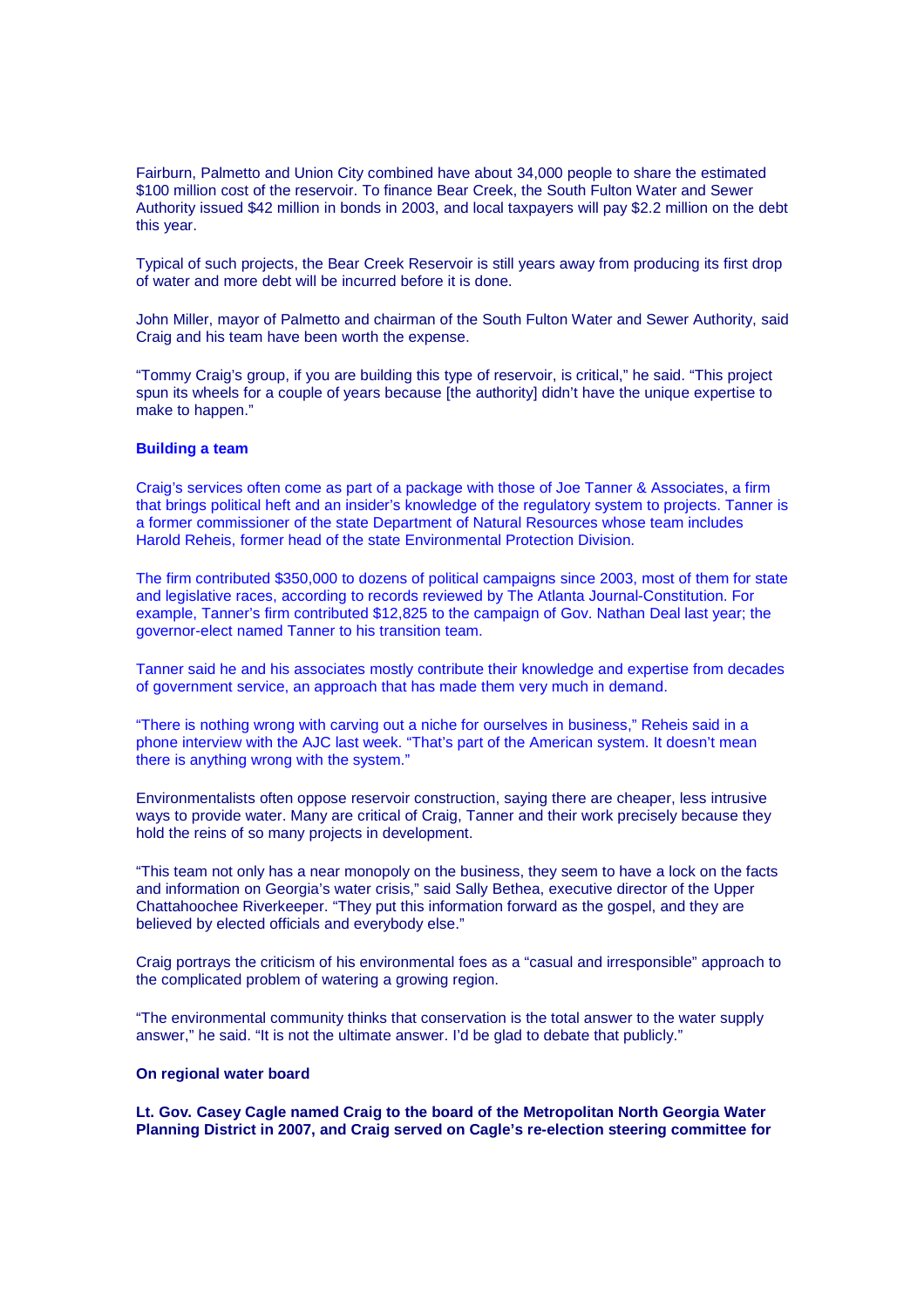#### **the 2010 campaign. Ben Fry, Cagle's spokesman, called Craig an obvious choice for the board.**

"Tommy Craig is one of the leading experts in the state when it comes to water policy," Fry said.

He said Craig has shown "impeccable integrity" in abstaining from votes directly affecting his own projects.

In its water supply management plan, the Metropolitan North Georgia water district voiced support for six reservoir projects, which it says are "of critical importance" to the region. Craig is a consultant on three of them, but he said he has never used his position on the board to influence policy.

Craig said he is on the board to "help them avoid mistakes and pitfalls," but some worry that Craig's involvement with so many water projects make him a poor fit on the board.

"That's troublesome to me," said Rep. Debbie Buckner, a Democrat from the Columbus area. "He could influence policy to meet the needs of his customers."

Jenny Hoffner, director of water supply for the conservation group American Rivers, said Craig's role with the water policy board is a byproduct of a system that favors expensive and timeconsuming reservoirs over other efforts.

"There is a very strong voice for reservoirs in our state," Hoffner said. "There clearly is a constituency in this state that stands to benefit from the building — or just the planning of these reservoirs. The planning can take, in the best case scenarios, eight years."

## **\$300 million investment**

Earlier this year, Deal pledged \$300 million in state money during the next four years to promote work on new reservoirs to give the state enough water to meet projected growth for decades to come.

With the governor signaling his desire to get new reservoir projects moving, environmentalists fear the influence of these top consultants will continue to grow.

"I don't think it's illegal," said Bethea of the Upper Chattahoochee Riverkeeper. "It's just the state or somebody who is the parent here should not be allowing these things."

Craig counters that the process is governed by population growth. Local governments need to be able to provide water for current and future residents and businesses, while areas that do not grow will not need them.

"That's the safeguard you have got from the environmental standpoint," he said. "If you don't have ratepayers, present and future, lined up, then these projects are unaffordable no matter how much state assistance you get."

## **'It decreased our leverage'**

In 2009, officials in Hall County decided to greatly expand the planned Glades reservoir and sell the excess water to neighboring counties.